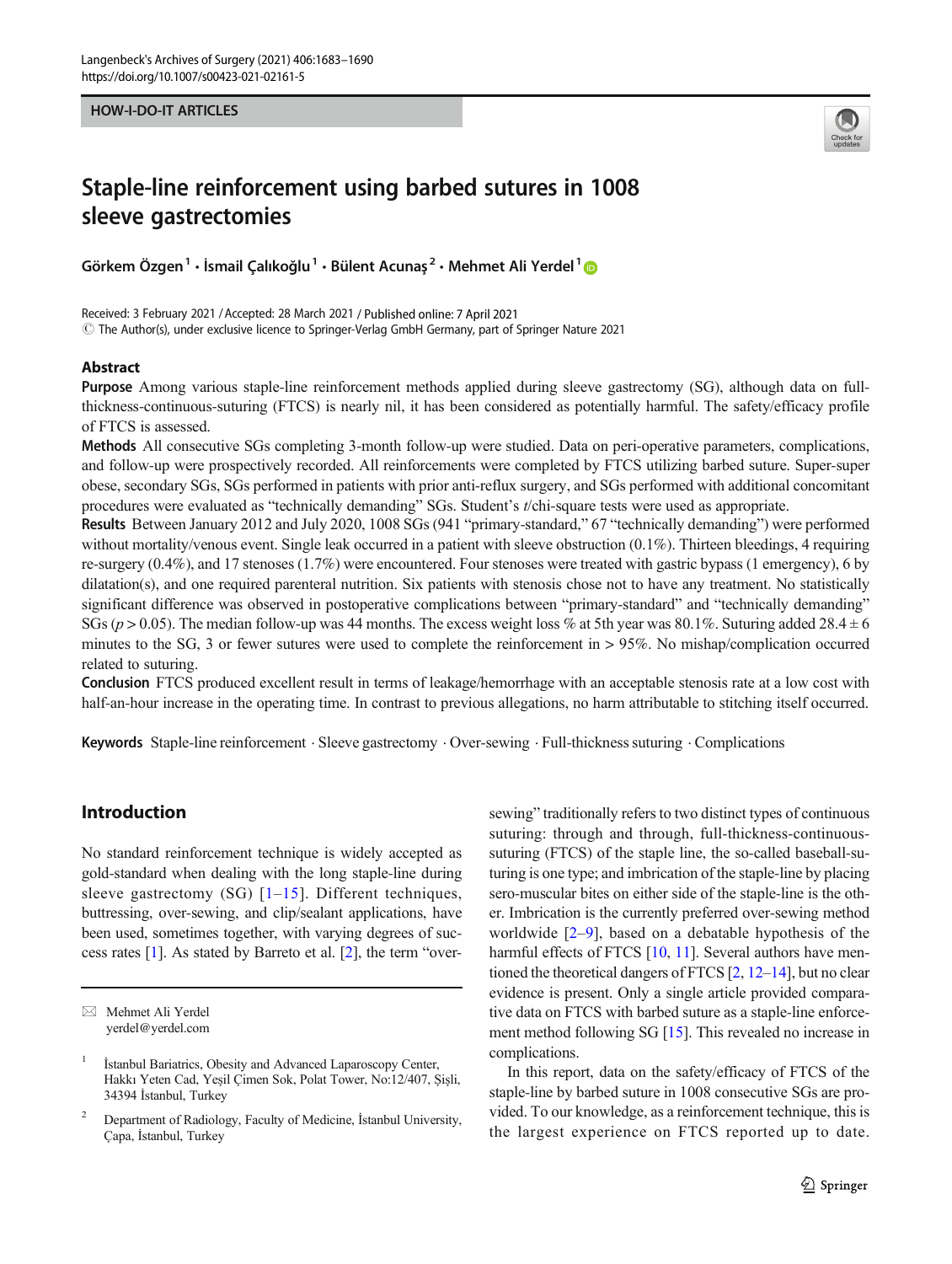<span id="page-1-0"></span>Furthermore, technical and ergonomic improvements over time, with special emphasis when using barbed suture for FTCS, are addressed.

# Material and methods

The study was approved by the institutional ethics committee and written informed consent was obtained from all participants for both surgery and for the use their data anonymously.

## Inclusion criteria

All consecutive SGs who completed at least 3-month followup were included. Secondary SGs done with re-do bariatric intent, patients who had a prior anti-reflux operation, cases in whom a fundoplication was combined with SG, cases where giant para-esophageal hernias (PEH) were repaired concomitantly with SG and patients with super-super obesity (body mass index  $(BMI) > 60 \text{ kg/m}^2$ ) were evaluated as "technically demanding" cases.

Our protocols on bougie type/size/usage [[16](#page-6-0)], preoperative workout/SG technique which are the same for all BMIs [[17](#page-6-0)], and just recently, virus related changes during the Covid-19 pandemic have been reported [\[18\]](#page-6-0). A low pneumoperitoneum strategy which was continued during the pandemic [\[18\]](#page-6-0) was already in place (Table 1). Technical differences in patients who have had a prior anti-reflux operation [\[19\]](#page-7-0) and those undergoing concomitant giant PEH repair have also been reported with video footage [\[20](#page-7-0)] . Table 1 summarizes technical changes that we adapted during our entire practice. For the prevention of venous thromboembolism (VTE), all patients received low molecular weight heparin (LMWH) by pre-operative subcutaneous injection according to BMI  $(BMI > 50$  received 60 mg, BMI < 50 received 40 mg of enoxaparin sodium, repeated every 24 h, for 10 days) (Clexane, pre-filled syringe, Sanofi, Turkey). Patients who were already on oral or novel anti-coagulants were managed by bridging with LMWH and weaning off other anti-coagulation. Pneumatic stocking usage during surgery/hospitalization and early mobilization were routine. In patients with a VTE history, hypercoagulability and with any condition that may prolong immobility, LMWH use was extended individually.

All SGs were performed by the senior author (M.A.Y.) or partly by the surgical staff under his direct supervision. SGs were done routinely over a bougie starting a few centimeters away from the pylorus. Leak test was selective. All patients were drained with a 7-mm Jackson Pratt drain, removed on the third postoperative day after the total output was recorded. In terms of reinforcement, all SGs were completed with the same material/technique.

| Table 1 Protocol changes adapted during 1008 consecutive sleeve gastrectomies |                                                                                                             |                  |                                                                     |
|-------------------------------------------------------------------------------|-------------------------------------------------------------------------------------------------------------|------------------|---------------------------------------------------------------------|
|                                                                               | Change                                                                                                      | Timing of change | Aim of change                                                       |
| Bougie type                                                                   | 36 F hollow bougie is abandoned in favor of a blunt<br>tipped-flexible-rigid bougie <sup>a</sup>            | 522th case       | To abandon the risk of bougie stapling [16]                         |
| Bougie size                                                                   | 36 F is abandoned in favor of 42 F                                                                          | 522th case       | To lower the risk of stenosis                                       |
| Pneumoperitoneum                                                              | Low pressure protocol [18]                                                                                  | 645th case       | To diminish pneumoperitoneum related risks                          |
| Full thickness continuous suturing                                            | Purse-string inversion of the upper corner is abandoned<br>in favor of the presented technique (Video $2$ ) | 645th case       | Inversion was deemed unnecessary and counterproductive <sup>b</sup> |
| Firm lateral traction by the 1st assistant                                    | Abandoned during the first two staplings (Video 2)                                                          | 648th case       | To diminish the risk of functional stenosis                         |
| Numbers in parenthesis are reference numbers                                  |                                                                                                             |                  |                                                                     |

 Hurst, tungsten-filled esophageal bougie, Teleflex-Pilling, Morrisville, NC, USA Hurst, tungsten-filled esophageal bougie, Teleflex-Pilling, Morrisville, NC, USA This will be the subject of a future report b This will be the subject of a future report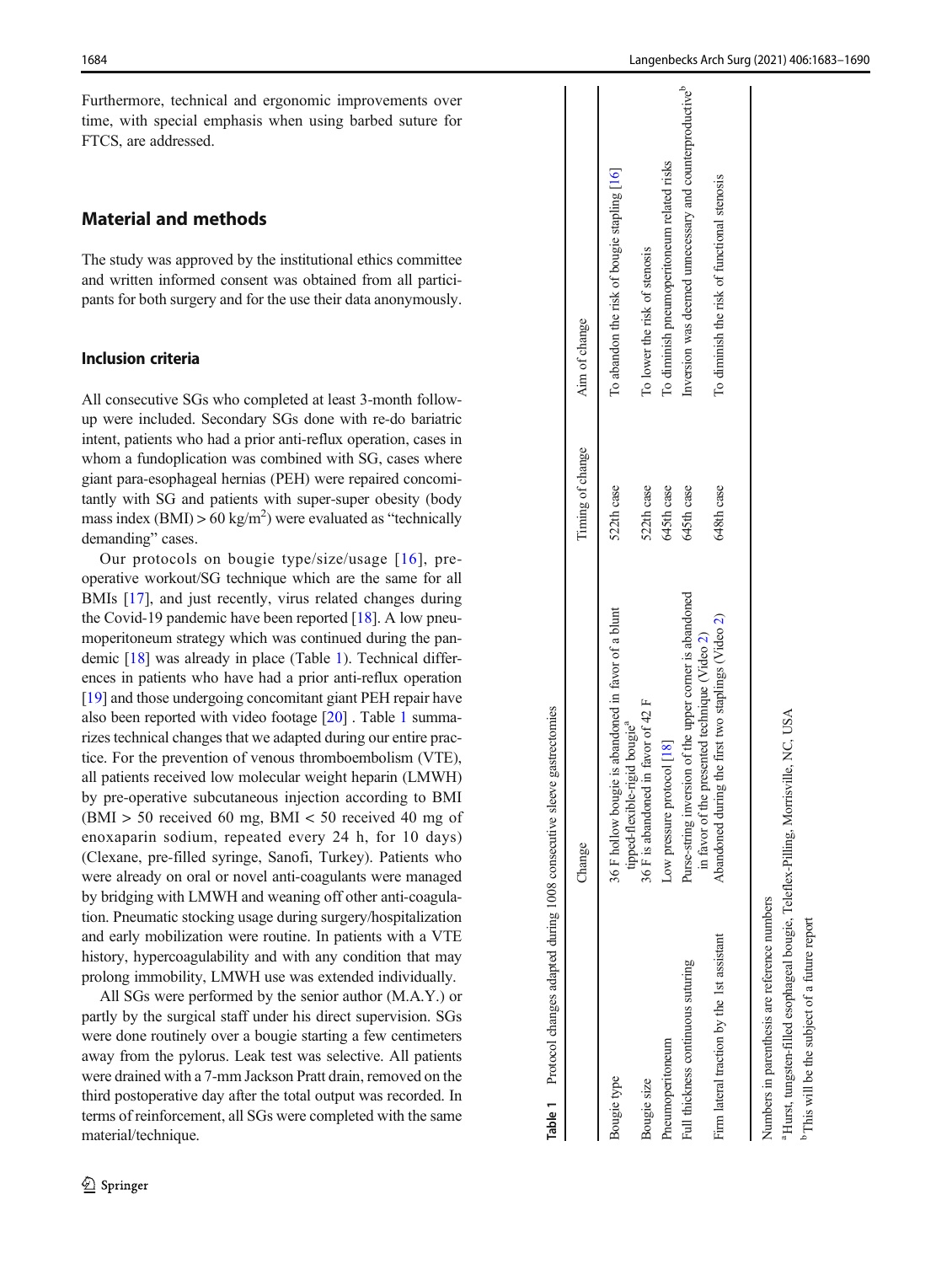#### Reinforcement technique

After the bougie was withdrawn, starting from the upper corner, entirety of the staple-line is continuously sutured by a 6″ (15 cm), 000, barbed suture (V-Loc 180; Medtronic, Minneapolis, MN, USA). All bites were meticulously placed 4–6 mm apart, from just beneath the staple line, in a fullthickness, through and through manner (Video 1). Upon needle clearance from the tissue, each suture was carefully snugged down with special care to avoid thread misplacement and "locked" tightly. No gap between consecutive sutures was allowed and in time, subsequent sutures overlapped the end of previous one at least 1 cm in order to secure that all staple-line was adequately addressed (Video 2). First knot cannot be trusted since the suture thread is not "barbed" in close vicinity to the hole. Ergonomic refinements in our technique with increasing experience are addressed in Video 2 and major protocol changes are summarized in Table [1](#page-1-0). Upon completion of suturing and forceful washout and irrigation of the staple-line, any further bleeding was addressed by re-stitching with the same material/technique (Video 3). Clips were used rarely as a definitive hemostatic method. In situations when an arterial bleeder became apparent upon the opening of the stapler mouth, clips were still used. Most such clips were removed once the FTCS addressed that segment. No glue/sealant was ever used. The same material/technique was used for the repair of serosal tears and staple misfires (Video 4) as well as the staple-line bleedings requiring re-surgery (Video 3). Four defects related to the freeing of 3 inadvertently stapled nasogastric tubes in three patients were also repaired utilizing the same suturing material/technique and video footage has been recently reported [\[16\]](#page-6-0).

Postoperative day 1 upper GI series was routine. All patients were discharged on the third postoperative day unless there was a complication. During the pandemic, early discharge was encouraged [[18](#page-6-0)].

#### **Definitions**

Leak was defined as the presence of extra-gastric contrast material in tomography [\[21\]](#page-7-0).

Bleeding was defined as hemorrhage requiring surgery or transfusion. High drain output consistent with a hemoglobin drop managed without transfusion/surgery was also recorded as bleeding.

Stenosis was defined as acute (i.e., inability to start oral liquids, nausea, vomiting) or chronic complaints (i.e., intolerance to solids, frequent vomiting, increased reflux complaints, low weight, malnutrition) in the presence of findings at contrast swallow studies and gastroscopy. Any stenotic segment at upper GI contrast study that is gastroscopically traversable was labeled as functional stenosis (FS). All gastroscopies were done by the senior author (M.A.Y.). In addition to patients

who required an intervention due to FS (*i.e.*, central vein catheterization, dilatation, re-surgery), those who had a confirmed FS but declined treatment were also recorded as "sweet" stenosis. In our practice, excluding emergencies, first-line therapy for FS was to do sequential pneumatic balloon dilatations repeated on a maximum of 3 occasions, increasing the diameter and inflation duration; all performed by B.A. as the interventional radiologist and M.A.Y. as the endoscopist. Surgery was reserved only for those with an emergency need or when the dilatation(s) did not work.

Weight loss data is presented as percent excess weight loss (%EWL). Patients were followed up at 3rd and 6th months, 1 year after surgery and yearly thereafter. Patients who were unable to attend follow-up were reached by phone/video calls to record their weight and stenosis related symptoms.

Data on demographics, duration of surgery (minutes), length of stay (days), the total number of barbed sutures required to suture the entirety of the staple-line per patient, total drain output (milliliters), intra-operative problems (i.e., trocar insertion complications,  $CO<sub>2</sub>$  emboli, staple misfirings, serosal tears, orogastric tube entrapments), blood product use, early/late complications, and outcome/follow-up parameters were retrieved from our prospectively updated database.

The time (minutes) required to complete the staple-line suturing was measured for the last 400 cases utilizing the video recordings.

# **Statistics**

Statistical analysis was performed using SPSS software, version 23 (IBM Corp., Armonk, NY, USA). Categorical and numeric parameters were assessed using chi-square and Student *t*-tests, respectively. P values  $< 0.05$  were regarded as significant.

# Results

Between January 2012 and July 2020, 1008 consecutive patients underwent SG with a minimum of 3-month follow-up. Nine hundred and forty-one patients had a "primary-standard" SG and 67 were regarded as "technically demanding" either due to a secondary/nonstandard bariatric procedure (n: 40) or because they were super-super obese  $(n: 27)$ . (i.e., 17 were done in patients with concurrent  $(n: 10)$  or previous lap/open bands (n: 7) including one with concomitant plication; 1 was a re-sleeve; 1 was done in a patient with previous endo-stitching with Apollo system; 15 were done in patients who had a prior anti-reflux procedure [[19](#page-7-0)]; 3 were done concomitantly with a partial fundoplication; 3 were done concomitantly with giant PEH repair including a patient with intra-thoracic stomach [\[20](#page-7-0)]; 27 had BMI > 60 kg/m<sup>2</sup>). Demographics and weight data are summarized in Table [2](#page-3-0).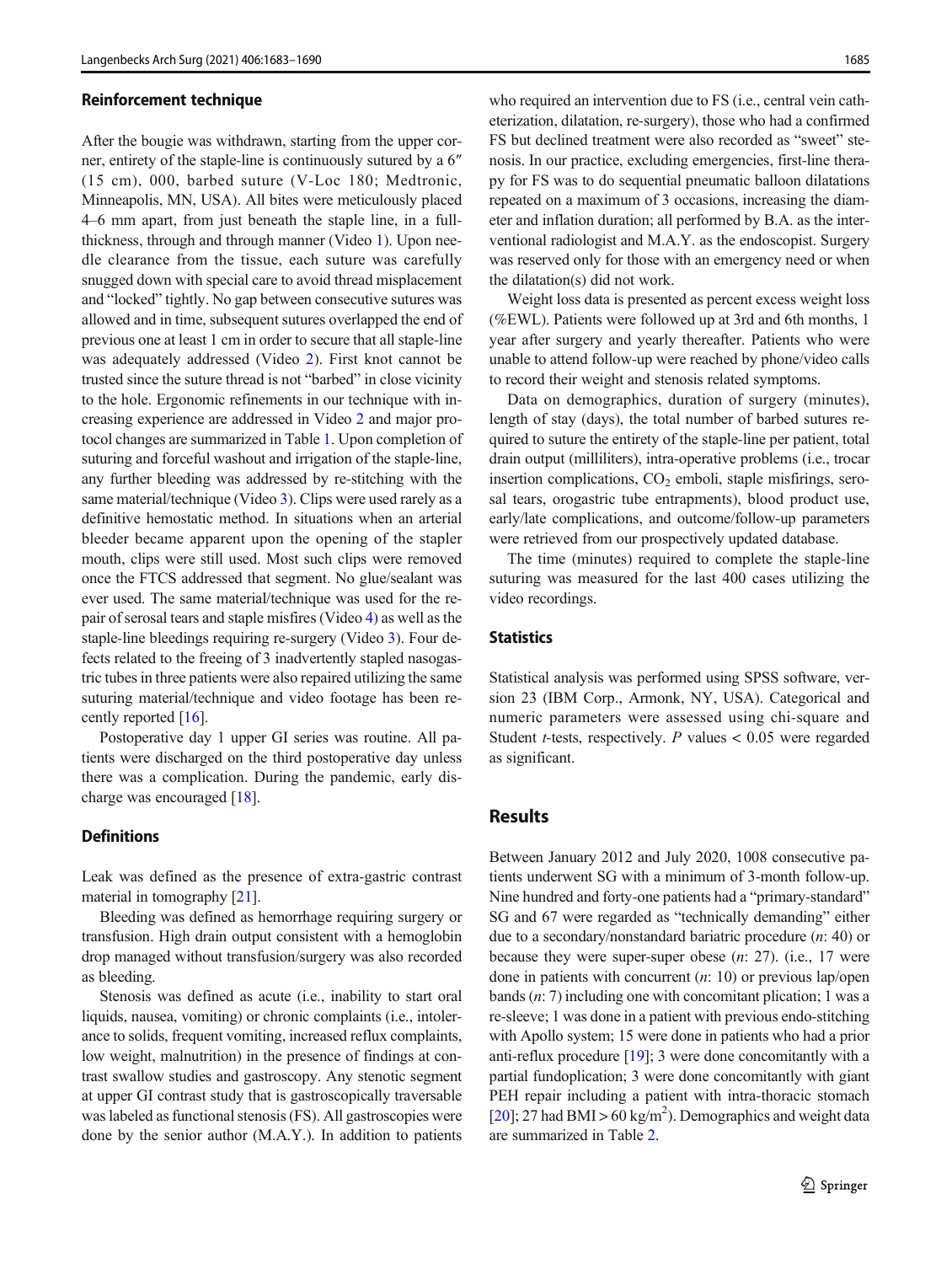|                                      | Total                             | Standard-primary<br>sleeve gastrectomies | Technically demanding<br>sleeve gastrectomies |      |
|--------------------------------------|-----------------------------------|------------------------------------------|-----------------------------------------------|------|
| $\boldsymbol{n}$                     | 1008                              | 941                                      | 67                                            |      |
| Age (years)                          | $37.4 \pm 11.0$                   | $37.2 \pm 11.1$                          | $40.9 \pm 9.9$                                | 0.01 |
| Sex (F/M)                            | 614/394                           | 575/367                                  | 40/27                                         | 0.80 |
| Body mass index $(kg/m2)$<br>(range) | $42.1 \pm 7.3$<br>$(28.0 - 74.2)$ | $41.7 \pm 6.2$<br>$(28 - 59.8)$          | $49.7 \pm 12.9$<br>$(28 - 74.2)$              | 0.15 |

<span id="page-3-0"></span>

Data on duration of surgery, length of stay, number of sutures per patient, total drain output, and intra-operative problems are summarized in Table 3. Except for an increase in duration of surgery, trocar injuries, total drain output, and  $CO<sub>2</sub>$  emboli, the remaining parameters were distributed evenly in primary-standard and technically demanding SGs (Table 3). Two trocar injuries affected the colon and all others were liver lacerations. The left colonic injury was a sealed perforation and was managed conservatively as recently reported [[17\]](#page-6-0). The other colonic injury was a serosal tear of the transverse colon and managed by suturing.  $CO<sub>2</sub>$  emboli occurred in two patients with deep liver lacerations due to trocar injuries and were managed intra-operatively without any sequela.

No mortality occurred. One open conversion was required in a patient with previous open band insertion-extraction operations, both done elsewhere. Upon confronting a large mass in "bursa omentalis," open conversion was required and a "retained" foreign body which was identified as surgical towel was successfully removed. No further sequelae occurred in this patient and the staple-line was sutured openly, with the same material/technique. Distribution of post-operative complications were not statistically different in primary-standard and technically demanding SGs (Table [4](#page-4-0)). No VTE, including mesenteric vein thrombosis became clinically evident.

The single leak occurred in a super-super obese patient who had a complete obstruction due to a twisted sleeve. He required emergency surgical conversion to a Roux-en-Y gastric bypass for the combined treatment of the leak/stenosis on the 9th postoperative day. This novel approach avoiding the use of stents has been published [\[21\]](#page-7-0).

Bleeding requiring re-surgery occurred in 4 patients. In one patient, the bleeding was from the splenic hilum and was managed by emergency open surgery 1 day after SG without sequelae. Three were from the staple-line: 2 intra-abdominal, 1 intra-luminal. Two intra-abdominal bleedings from the staple-line were addressed with re-laparoscopy and stitching using the same material/technique (Video 3). The intraluminal bleeding was managed by a novel approach as recently video-reported [\[22](#page-7-0)]. Under gastroscopic guidance, the same material/technique was used re-laparoscopically. Among 9 patients with non-surgically treated bleedings, 2 were thought to result from the right trocar site since ultrasound revealed a hematoma at the right upper quadrant. The third was a subcapsular splenic hematoma which was managed conservatively with success. The site of bleeding remained unknown in 6.

The average time required to complete continuous suturing was  $28.4 \pm 6$  min (min: 14, max: 49). Three or fewer separate sutures were used in more than 95% of the patients during the

| Table 3 | Peri-operative data and intra-operative complications |  |  |  |
|---------|-------------------------------------------------------|--|--|--|
|---------|-------------------------------------------------------|--|--|--|

|                                                 | Total                          | Standard-primary<br>sleeve gastrectomies | Technically demanding<br>sleeve gastrectomies | $\boldsymbol{P}$ |
|-------------------------------------------------|--------------------------------|------------------------------------------|-----------------------------------------------|------------------|
| n                                               | 1008                           | 941                                      | 67                                            |                  |
| Duration of surgery (minutes)                   | $102.1 \pm 22.1$               | $100.4 \pm 19.0$                         | $130.1 \pm 39.1$                              | 0.01             |
| Length of stay (days)                           | $3.1 \pm 0.9$                  | $3.1 \pm 0.4$                            | $3.7 \pm 0.6$                                 | 0.26             |
| Number of barbed suture used per patient        | $2.9 \pm 0.4$<br>$(range 2-4)$ | $2.9 \pm 0.4$                            | 3                                             | 0.41             |
| Total drain output (milliliters)                | $150.1 \pm 95.9$               | $148.3 \pm 83.4$                         | $185.2 \pm 144.8$                             | 0.01             |
| Stapler misfire $n(\%)$                         | 5(0.5)                         | 5(0.5)                                   | $\Omega$                                      |                  |
| Staple-line serosal opening $n$ (%)             | 39(3.9)                        | 36(3.8)                                  | 3(4.5)                                        | 0.73             |
| Staple-line NGT <sup>a</sup> entrapment $n$ (%) | 3(0.3)                         | 3(0.3)                                   | $\Omega$                                      |                  |
| Trocar injury $n$ (%)                           | 13(1.4)                        | 10(1.0)                                  | 3(4.5)                                        | 0.01             |
| $CO2$ emboli <i>n</i> $(\%)$                    | 2(0.2)                         | 1(0.1)                                   | 1(1.5)                                        | 0.01             |

<sup>a</sup> Nasogastric tube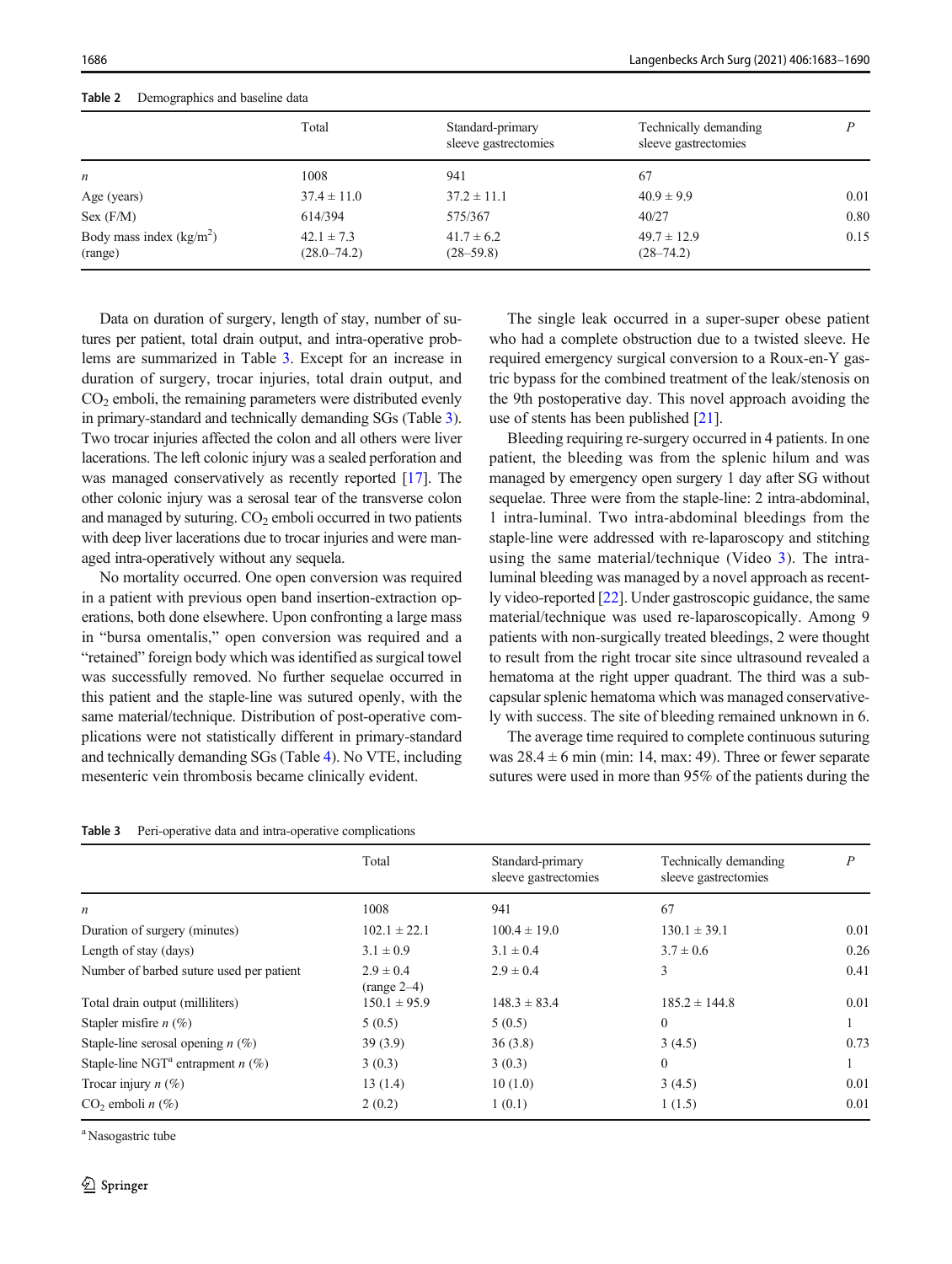#### <span id="page-4-0"></span>Table 4 Data on complications

|                                                       | Total        | Standard-primary<br>sleeve gastrectomies | Technically demanding<br>sleeve gastrectomies | $\boldsymbol{P}$ |
|-------------------------------------------------------|--------------|------------------------------------------|-----------------------------------------------|------------------|
| $\boldsymbol{n}$                                      | 1008         | 941                                      | 67                                            |                  |
| Open conversion $n$ (%)                               | 1(0.1)       | $\Omega$                                 |                                               |                  |
| Bleeding requiring re-surgery $n$ (%)                 | 4(0.4)       | 4                                        |                                               |                  |
| Bleeding requiring transfusion $n$ (%)                | 8(0.8)       |                                          |                                               |                  |
| Bleeding by hemoglobin drop $n$ (%)                   | 1(0.1)       |                                          |                                               |                  |
| Total bleeding $n$ (%)                                | 13(1.3)      | 12                                       |                                               | 0.22             |
| Stenosis requiring emergency surgery $n$ (%)          | 1(0.1)       | $\Omega$                                 |                                               |                  |
| Stenosis treated successfully with dilatation $n$ (%) | 6(0.6)       | 5                                        |                                               |                  |
| Stenosis treated with gastric bypass $n$ (%)          | 3(0.3)       | 3                                        |                                               |                  |
| Stenosis requiring total parenteral nutrition $n$ (%) | 1(0.1)       |                                          |                                               |                  |
| Sweet stenosis $n$ (%)                                | 6(0.6)       | 6                                        | 0                                             |                  |
| Total stenosis $n(\%)$                                | 17(1.7)      | 15(1.6)                                  | 2(3.0)                                        | 0.32             |
| Leak $n(\%)$                                          | 1(0.1)       | 1(0.1)                                   | $\theta$                                      | 0.06             |
| Venous thromboembolism $n$ (%)                        | $\mathbf{0}$ | $\mathbf{0}$                             | $\Omega$                                      |                  |
| Pneumonia $n$ (%)                                     | 6(0.5)       | 6(0.5)                                   | $\Omega$                                      | 0.40             |
| Drop foot $n$ (%)                                     | 5(0.5)       | 4(0.4)                                   | 1(2.5)                                        | 0.21             |
| Wound infection $n$ (%)                               | 8(0.8)       | 8(0.8)                                   | $\Omega$                                      | 0.46             |
| Rehospitalization $n$ (%)                             | 6(0.6)       | 6(0.6)                                   | $\Omega$                                      | 0.52             |
| Mortality $n$ (%)                                     | $\theta$     | $\mathbf{0}$                             | $\theta$                                      |                  |

entire series. The cost of one barbed suture was 20 USD at the time of writing this article.

During the entire follow-up, including the leak case, 17 patients (1.7%) were diagnosed as having an FS. Four FSs were diagnosed prior to discharge, another one on day 10 and ten were diagnosed between 4 and 18 months following the SG. The remaining two FSs were diagnosed at 2nd and 4th year. All FSs were at the classical mid-gastric portion, except one which occurred at the gastro-esophageal junction. Eleven underwent interventions (Table 4).

Patients were followed up between 3 and 97 months (median follow-up: 44 months). Although no patient was lost to follow-up at 3rd and 6th months, at 1st, 3rd, and 5th year follow-ups, 29 of 944 (drop-out  $\% = 3\%$ ), 112 of 647 (dropout  $\% = 17.3\%$ , and 136 of 392 (drop-out  $\% = 34.7\%$ ) patients were lost to follow-up, respectively. The EWL% at 1, 3 and 5 years were  $90.8 \pm 26.5\%$ ,  $82.7 \pm 24.5\%$  and  $80.1 \pm 26.4\%$ , respectively. In patients who did not complete the third month follow-up, no leak, bleeding, VTE, or stenosis was diagnosed.

# **Discussion**

SG is becoming the most popular primary bariatric procedure worldwide. There is little doubt that the staple-line, which is the longest in any given abdominal procedure, has to be reinforced [[1,](#page-6-0) [23](#page-7-0)–[25](#page-7-0)]. SG has 4 major complications: leakage, bleeding, stenosis, and VTE. The optimum reinforcement technique should result minimal rates of leak and bleeding and must not put the patient under increased risk for VTE and stenosis.

In our experience, FTCS of the staple-line achieved less than 0.1% leak and 0.4% surgical bleeding rates without any VTE in 1008 consecutive SGs. Technically demanding SG patients had no statistically different rate for post-operative complications. Leak, the most feared complication of SG, occurred only in one patient who developed a completely obstructed sleeve, a known risk factor for leak. The 0.1% leak rate was therefore remarkable and is lower than the minimum range of all reported evidence from previous meta-analyses  $[23–25]$  $[23–25]$  $[23–25]$  and systematic reviews  $[1, 26]$  $[1, 26]$  $[1, 26]$ . Hypothetically, the second continuous layer with FTCS, by providing higher bursting pressure, might have had a protective effect. Apparently, in almost 1000 consecutive SGs, we had zero leak rate in patients without stenosis.

Notably, only 3 staple-line bleedings were diagnosed. Even if we assume all 6 bleedings with unknown source were also from the staple-line, a 0.9% rate of staple-line bleeding is comparable with other reports [[1,](#page-6-0) [23](#page-7-0)–[25](#page-7-0)].

Since continuous suturing can narrow the sleeve further, it may be reasonable to assume that the stenosis rates might be higher with this practice. Several authors [[5,](#page-6-0) [9](#page-6-0)] reported increased stenosis by imbrication suturing and Cottam et al. mentioned 5 cases of stenosis that they attributed to oversewing [\[3\]](#page-6-0). However, suturing was not associated with higher stenosis rate in other reports  $[6, 15]$  $[6, 15]$  $[6, 15]$ . We must emphasize that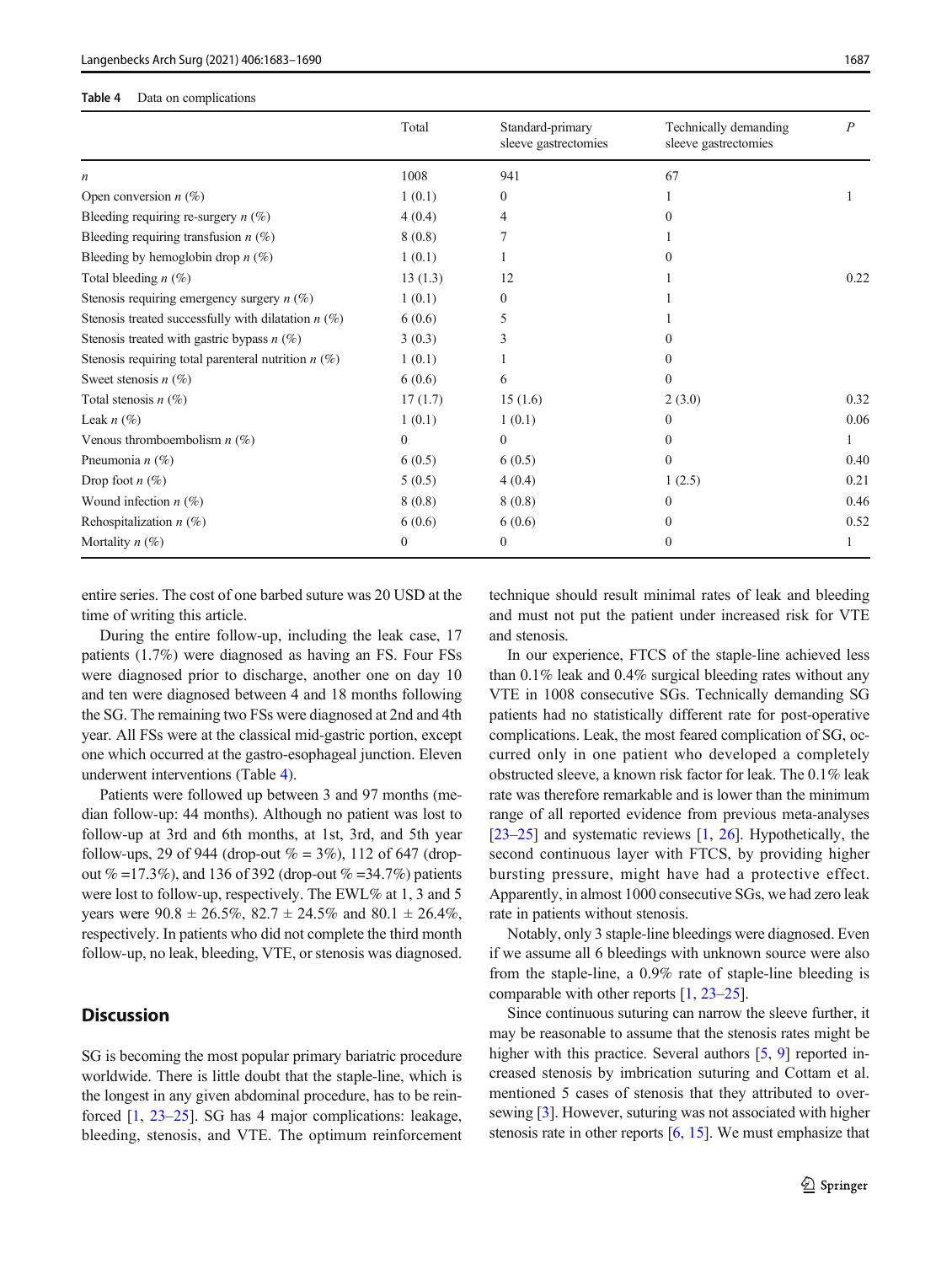the "tolerable" stenoses were also included in our analysis. Such patients, as long as they do not get severely malnourished, are reluctant to have an intervention because of the fear of weight regain. These tolerable stenoses are frequently underreported but were not excluded herein. Therefore, our 1.7% FS rate is actually comparable to the reported rates in series using different reinforcement techniques where extended terms of follow-up is employed, specifically scrutinizing on FSs. Importantly, by technical refinements such as no lateral traction during the first 2 staplings and extreme caution to avoid a twist across the staple-line, no new FS was diagnosed in 360 patients during the last 2.5 years. In contrast, after a similar follow-up, we had observed 2.4% FS rate in our initial 337 SG patients [\[21\]](#page-7-0). It is possible that an FS mainly occurs due to errors in stapling rather than suturing. Most commonly, "too-tight" stapling across the "incisura angularis" (which is mainly the function of left lateral traction) or the twisting of an un-evenly stapled sleeve, especially if effects the mid-gastric portion, leads to stenosis. Suturing may have a secondary effect, if not done meticulously (i.e., taking very large bites or bites that are too far apart). The single proximal stenosis case which required dilatation was thought to have resulted from the practice of purse string inversion of the upper corner. This practice was abandoned later (Table [1\)](#page-1-0).

In contrast to imbrication suturing, buttressing methods, or any clips/sealants, FTCS, by nature, provides a water-tight secondary layer as mentioned above and addresses all probable staple-line misadventures even though some may not even come to attention intra-operatively. This may well be another reason for the low leak rate achieved with the presented technique. No bariatric re-do is easy and all are technically demanding. Cases having had a previous band or undergoing a band removal concomitantly with SG, patients who had previous anti-reflux surgery, or a prior sleeve may be more prone to staple-line complications because of adhesions, scar tissue, distorted anatomy, or presence of staples/clips. The technique presented herein, therefore, may be even more useful in such patients.

The results achieved herein may not be reproduced in inexperienced hands and this may be regarded as a potential weakness of the study. However, suturing the staple-line of an SG is relatively easy provided that reasonable intracorporeal suturing experience is available, a basic requirement in bariatric practice. Although this study cannot provide data on a learning curve since the duration of suturing was measured only in the last 400 cases, entire suturing added less than 30 min to surgical time. Reports on over-sewing by imbrication  $[2, 4, 9, 14]$  $[2, 4, 9, 14]$  $[2, 4, 9, 14]$  $[2, 4, 9, 14]$  $[2, 4, 9, 14]$  $[2, 4, 9, 14]$  $[2, 4, 9, 14]$  or by FTCS  $[15]$  $[15]$  showed an increase in the operating time, similar to herein. The cephalo-caudally oriented vertical staple-line is located just across the camera residing between the both hands of the surgeon. With proper monitor placement, excellent optical correctness is readily available, allowing great comfort to either a left or a right-handed

surgeon. Therefore, the presented technique, unlike many handsewn anastomoses in difficult locations, is reproducible and no extreme skill is necessary. Importantly, in contrast to the previous hypothesis  $[10]$  and theoretical concerns  $[2, 1]$  $[2, 1]$  $[2, 1]$ [11](#page-6-0)–[14\]](#page-6-0) on the potentially tearing and thereby harmful effect of FTCS, not even a single mishap/complication related to suturing itself occurred during our entire practice.

Barbed sutures are being increasingly used during various operations, including bariatric procedures [\[15,](#page-6-0) [27\]](#page-7-0). Some are routinely using them when closing staple openings or mesenteric defects and staple-line reinforcement by continuous "imbrication" with a barbed suture has already produced good results in comparison to no-reinforcement [\[14\]](#page-6-0). Several points deserve emphasis when using barbed sutures. First, it is unidirectional and once the needle is cleared from the tissue, the thread cannot and should not be pulled back. For this reason, each bite must be meticulously taken and each suture must be very carefully snugged down to a proper position without any displacement since once the locking occurs, there will not be another chance to adjust. This detail is especially important during the first lock, using the "hole," when performing the initial knot. Care needs to be taken with the first knot since the suture is not barbed nearby the hole. Unless the first knot is a thick bite, you will only be able to lock it after the second bite. Second, each subsequent suture must overlap the previous one at by least 1 cm to avoid any unaddressed segment. Some bleedings in our series may have resulted from such technical failures. It is noteworthy however that thousands of individual sutures were used, but we never encountered even a single episode of suture snapping, although the suture was held firmly by a needle holder at similar spots repeatedly and pulled strongly when snugging down. Preferring the 15 cm in length product instead of longer ones allows best ergonomics for perpetual suturing as addressed in Video 2.

No use of any buttress material or any other hemostatic product and fewer clip usage are factors making the presented technique considerably cheaper than most other reinforcement methods. The additional cost per patient is around 60 USDs, making this around 10 times cheaper than some popular buttressing alternatives [[4,](#page-6-0) [28\]](#page-7-0). Duration of surgery has negligible impact on the overall cost in our country. It should be noted however, in centers where theater cost is calculated by minutes, cost savings may be less significant. Furthermore, the technique presented herein gives the surgeon an opportunity to do size re-adjustments of the sleeve, by taking thicker bites in order to diminish the diameter of the sleeve. Special care is required to avoid this practice around the mid-gastric portion to avoid FS.

A major weakness of our study is that it does not provide comparative data. Therefore, we can only speculate when making any comparison with other methods. Other reinforcing methods may well be equally satisfactory and a definitive comparison can only be made by a randomized trial. Another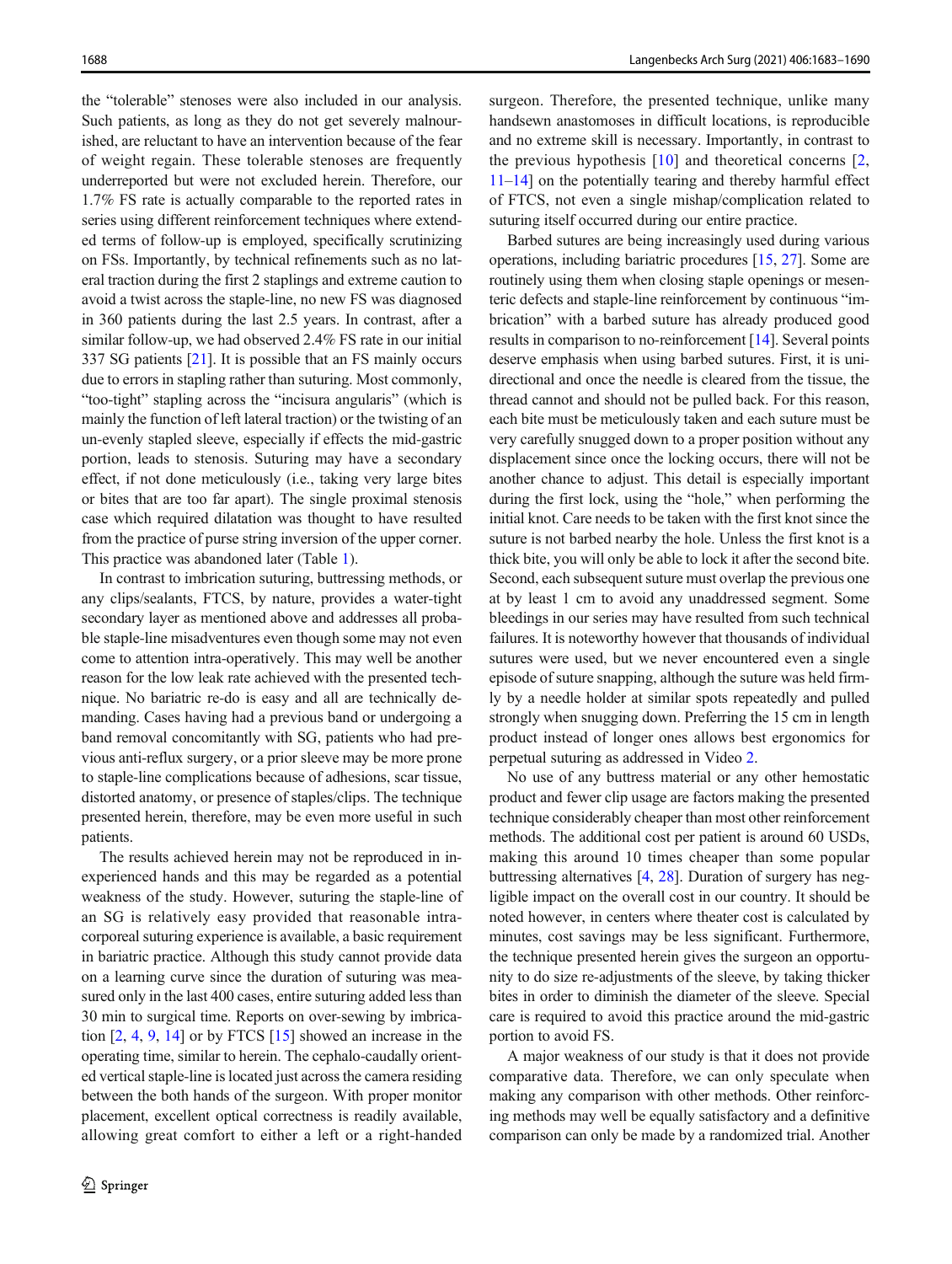<span id="page-6-0"></span>weakness is that we might have underdiagnosed some VTEs as no routine imaging was done, which would have been unethical, in asymptomatic patients. Similarly, we accept the fact that our stenosis rate reflects a minimum because of midterm lost to follow-ups. A few stenoses might have remained undiagnosed. However, our report describes prospectively recorded complications in a large consecutive series of SGs without exclusions that were performed and followed up by the same team, under a protocol. It dispels the notion that reinforcement of a gastric staple line by FTCS is risky.

# Conclusion

Meticulous, FTCS of the staple-line utilizing barbed suture produced excellent results in terms of leakage, the most devastating complication of SG, with a very low cost. The technique was also effective in achieving bleeding and stenosis rates comparable to previous reports. Importantly, in contradiction to previous allegations, no evidence of harm was observed attributable to stitching itself.

Supplementary Information The online version contains supplementary material available at <https://doi.org/10.1007/s00423-021-02161-5>.

Acknowledgements Authors thank to Murat Akyol M.D., F.R.C.S. and Sadettin Karacagil M.D., Ph.D for reviewing the article.

Authors' contributions Authorship M.A. Y and B. A participated in study conception and design and critical revision of manuscript; G. Ö and İ. Ç participated in acquisition of data, analysis and interpretation of data, and drafting of manuscript.

Data availability Data on 1008 cases is uploaded to Synapse.org. Links: <https://www.synapse.org/#!Synapse:syn24241492> and [https://www.](https://www.synapse.org/#!Synapse:syn24241491) [synapse.org/#!Synapse:syn24241491.](https://www.synapse.org/#!Synapse:syn24241491)

Code availability Not applicable.

### **Declarations**

Ethics approval The study is approved by the institutional ethics committee.

Consent to participate Written informed consent is obtained from all participating patients. Participants also consented for the usage of data anonymously.

Competing interests The authors declare no competing interests.

# References

1. Gagner M, Kemmeter P (2020) Comparison of laparoscopic sleeve gastrectomy leak rates in five staple-line reinforcement options: a systematic review. Surg Endosc 34:396–407

- 2. Barreto TW, Kemmeter PR, Paletta MP, Davis AT (2015) A comparison of a single center's experience with three staple line reinforcement techniques in 1,502 laparoscopic sleeve gastrectomy patients. Obes Surg 25:418–422
- 3. Cottam D, Qureshi FG, Mattar SG, Sharma S, Holover S, Bonomani G, Schauer P (2006) Laparoscopic sleeve gastrectomy as an initial weight-loss procedure for high-risk patients with morbid obesity. Surg Endosc 20:859–863
- 4. Dapri G, Cadiere GB, Himpens J (2011) Laparoscopic repeat sleeve gastrectomy versus duodenal switch after isolated sleeve gastrectomy for obesity. Surg Obes Relat Dis 7:38–43
- 5. Musella M, Milone M, Bellini M, Leongito M, Guarino R, Milone F (2011) Laparoscopic sleeve gastrectomy. Do we need to oversew the staple line? Ann Ital Chir 82:273–277
- 6. Gentileschi P, Camperchioli I, D'Ugo S, Benavoli D, Gaspari AL (2012) Staple-line reinforcement during laparoscopic sleeve gastrectomy using three different techniques: a randomized trial. Surg Endosc 26:2623–2629
- 7. Al Hajj GN, Haddad J (2013) Preventing staple-line leak in sleeve gastrectomy: reinforcement with bovine pericardium vs oversewing. Obes Surg 23:1915–1921
- 8. D'Ugo S, Gentileschi P, Benavoli D, Cerci M, Gaspari A, Berta RD, Moretto C, Bellini R, Basso N, Casella G, Soricelli E, Cutolo P, Formisano G, Angrisani L, Anselmino M (2014) Comparative use of different techniques for leak and bleeding prevention during laparoscopic sleeve gastrectomy: a multicenter study. Surg Obes Relat Dis 10:450–454
- 9. Taha O, Abdelaal M, Talaat M, Abozeid M (2018) A randomized comparison between staple-line oversewing versus no reinforcement during laparoscopic vertical sleeve gastrectomy. Obes Surg 28:218–225
- 10. Baker RS, Foote J, Kemmeter P, Brady R, Vroegop T, Serveld M (2004) The science of stapling and leaks. Obes Surg 14:1290–1298
- 11. Gagner M (2011) Meta-analysis of leaks following laparoscopic vertical sleeve gastrectomy. Obes Surg 21:958 abstract PL02-05; presented at the XVI World Congress of International Federation of the Surgery of Obesity (IFSO), Aug 31-Sept 3, 2011, Hamburg, **Germany**
- 12. Pinheiro JS, Correa JL, Cohen RV, Novaes JA, Schiavon CA (2006) Staple line reinforcement with new biomaterial increased burst strength pressure: an animal study. Surg Obes Relat Dis 2: 397–399
- 13. Chen B, Kiriakopoulos A, Tsakayannis D, Wachtel MS, Linos D, Frezza EE (2009) Reinforcement does not necessarily reduce the rate of staple line leaks after sleeve gastrectomy. A review of the literature and clinical experiences. Obes Surg 19:166–172
- 14. Hany M, Ibrahim M (2018) Comparison between staple line reinforcement by barbed suture and non-reinforcement in sleeve gastrectomy: a randomized prospective controlled study. Obes Surg 28:2157–2164
- 15. Carandina S, Tabbara M, Bossi M, Valenti A, Polliand C, Genser L, Barrat C (2016) Staple line reinforcement during laparoscopic sleeve gastrectomy: absorbable monofilament, barbed suture, fibrin glue, or nothing? Results of a prospective randomized study. J Gastrointest Surg 20:361–366
- 16. Çalıkoğlu İ, Özgen G, Yerdel MA (2021) Inadvertent stapling of the orogastric tube during bariatric surgery. Report of 3 cases and a systematic review. Medicine 100(2):e24144. [https://doi.org/10.](https://doi.org/10.1097/MD.0000000000024144) [1097/MD.0000000000024144](https://doi.org/10.1097/MD.0000000000024144)
- 17. Şen O, Çalıkoğlu İ, Özgen G, Türkçapar AG, Yerdel MA (2020) Sleeve gastrectomy in class 1 obesity: assessment of operative outcomes. Surg Obes Relat Dis. [https://doi.org/10.1016/j.soard.2020.](https://doi.org/10.1016/j.soard.2020.08.014) [08.014](https://doi.org/10.1016/j.soard.2020.08.014) August 26, 2020
- 18. Yerdel MA, Özgen G (2021) Eightyseven consecutive sleeve gastrectomies between the two peaks of the pandemic. An opening